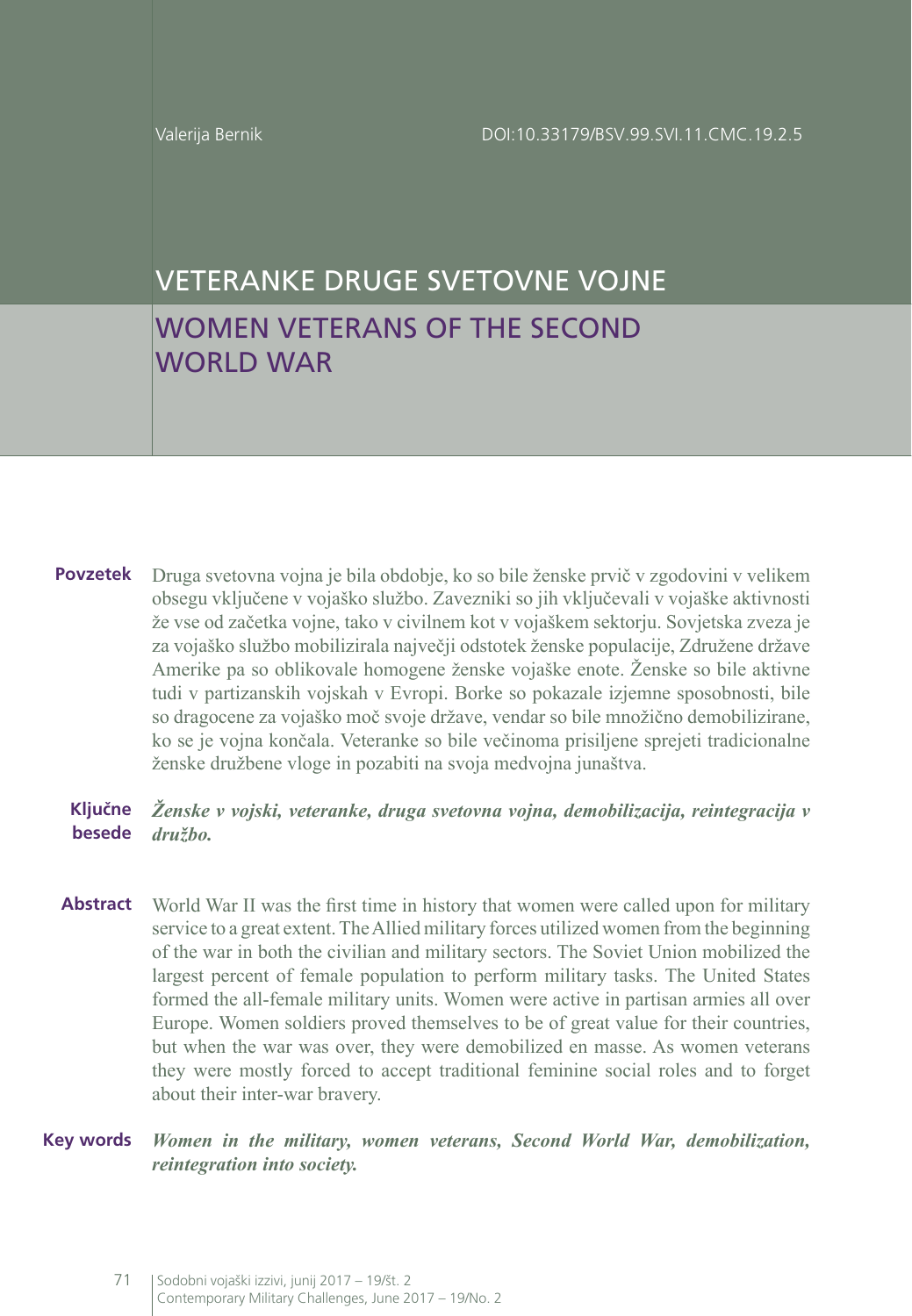During the Second World War, the role of women in society changed dramatically. Most countries needed women to support the war effort more directly: to perform tasks usually performed by men at home, to perform jobs that had traditionally been held by men, and even to serve in the military. Women mostly enthusiastically embraced their new roles and responsibilities and many of them wanted to play an active role in the war and lobbied the government to form military organizations for women. They proved that the idea of women being too soft-hearted and too weak to kill was false and without any truthful fundaments. Women engaged themselves in combat as regular soldiers in uniform and as resistance fighters or guerrillas. Mixedgender units were formed and they mostly performed better than all-male units. Within these military units, women lived like men, fought like men and some of them died like men. **Introduction**

> The mobilization of women was the most effective in the Soviet Union where women were mobilized extensively into military tasks. This country was the first in World War II to use women in combat with regular armed forces. The key factors that had opened the door for Soviet women in combat were desperation, total militarization of society, and a communist ideology that promoted women's participation outside of traditional feminine roles. The Soviet system expected the soviet women to equally participate in, understand, and defend its regime (Vajskop, 2008, p. 3). Women participated in combat in large numbers, and their participation added to the Soviet Union's military strength. The Soviet case showed that women can be organized into effective large-scale military units and that the mobilization of a substantial minority of women soldiers increased the state's military power.

> In World War II, in addition to the Soviet partisans, women participated in the **partisan forces** of other occupied countries as well – including Yugoslavia, Poland, Italy, Greece, and France. Female participation within the Partisan movements in the occupied Europe was significant. The communists officially declared women to be equal with men and that was the basis for the mobilization of women into partisan units. Women took part in street fighting, carried out assassinations, and performed intelligence missions.

> The **United Kingdom**, in 1941, became one of the very first countries to conscript women. British women actively defended the nation against Hitler's Luftwaffe (often in anti-aircraft or non-combat roles), and there were even female officers in command of male soldiers (Vajskop, 2008, p. 3).

> **American** women were not sent into combat and making women soldiers was a special task of the American government. The all-female units were formed to handle clerical and administrative jobs for the military (Campbell, 1993, p. 302). The allfemale military units were formed in the U.S. and in Canada, which created its own women's forces. Women were able, for the first time in history, to serve the U.S. and Canada in uniform (Canada remembers Women at War, online).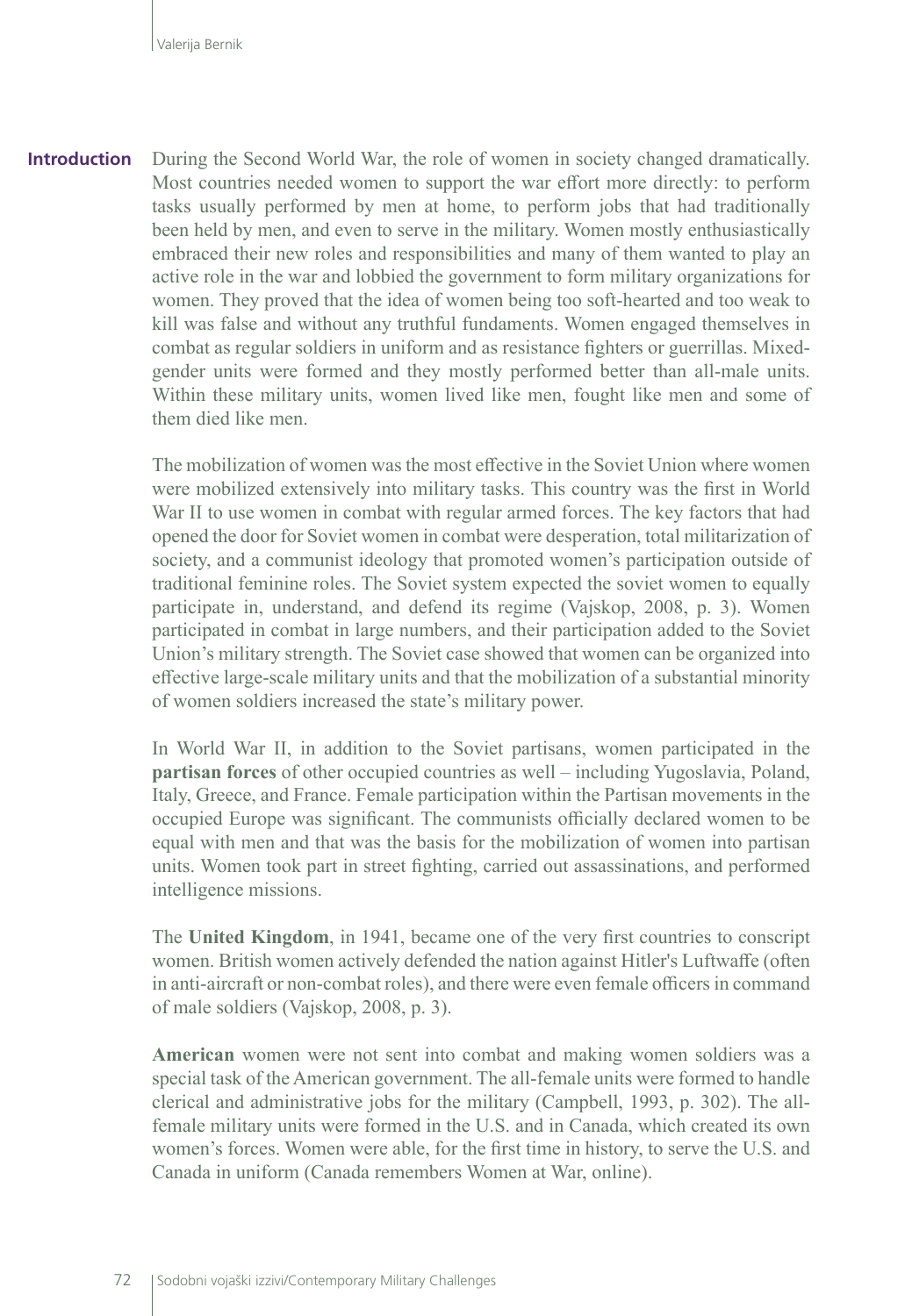On the other side there were countries much less conducive to the participation of women in war, countries that did not allow women into regular military forces. For instance, **Germany** faced chronic shortages of manpower. However, the Nazi ideology promoted gender division, with women assigned to the home and the production of German children. Therefore, Germany went into war with a different gender ideology than the Soviet Union and German women were neither trained in the use of arms nor were they allowed, under any conditions, to use them. They were aimed to guarantee the survival of the Aryan race. The only way in which Hitler utilized women before or during WWII was in industry, and only then of sheer desperation. The Nazis opposed weapons training for women auxiliaries until the final months of the war. In February, 1945, finding himself in an increasing desperate situation, Hitler created an experimental women's infantry battalion (Hershiser, 2003, p. 97). When the war was over, Albert Speer, Hitler's weapons production chief, regretted the fact that Germany had not brought its women into the military as other countries had. In his opinion, one of the biggest reasons Allied forces won the war was because of the use of their women (Permeswaran, 2008, p. 99).

The aim of this article is to present key facts and arguments about historical experiences with including women into military environment, with demobilization of women and with their integration into society. The main issue is to compare different historical approaches and models of integration of ex-female soldiers into society and to present social circumstances within which specific models of integration were implemented. The main methodological approach was to collect the information, find interpretation and compare the situation and models within different countries.

### **1 MOBILIZATION OF WOMEN**

Prior to World War II, women had not served in the military in great numbers or in official units. Their role in the military in the World War I was very limited and their participation was on a very small scale. Because of the brutality and the totality of the Second World War military leaders of many invaded countries realized the necessity of utilizing women in the armed services. Women were mostly not drafted, but they were given the opportunity to voluntarily enter the army – "one of the last bastions of male exclusivity" (Scrivener, 1999, p. 361). The extent to which the country used its women for the militaries varied in accordance with the extent to which the country was immersed in the war. The degree to which the countries utilized their female population in military service varied enormously. The Soviet Union allowed the most extensive integration of women in the military and the United States utilized women in a limited role. Given that the U.S. did not have the battlefield in its own backyard, the pressure and the need to put women in combatant role did not exist. Unlike their Allied counterparts, the Russians had a long history of women serving the military, culminating with the Civil War (Hershiser, 2003, pp. 1-4).

Women who joined the army were mostly volunteers, but in Britain the conscription began in 1941 for all single women between the age of eighteen and thirty for the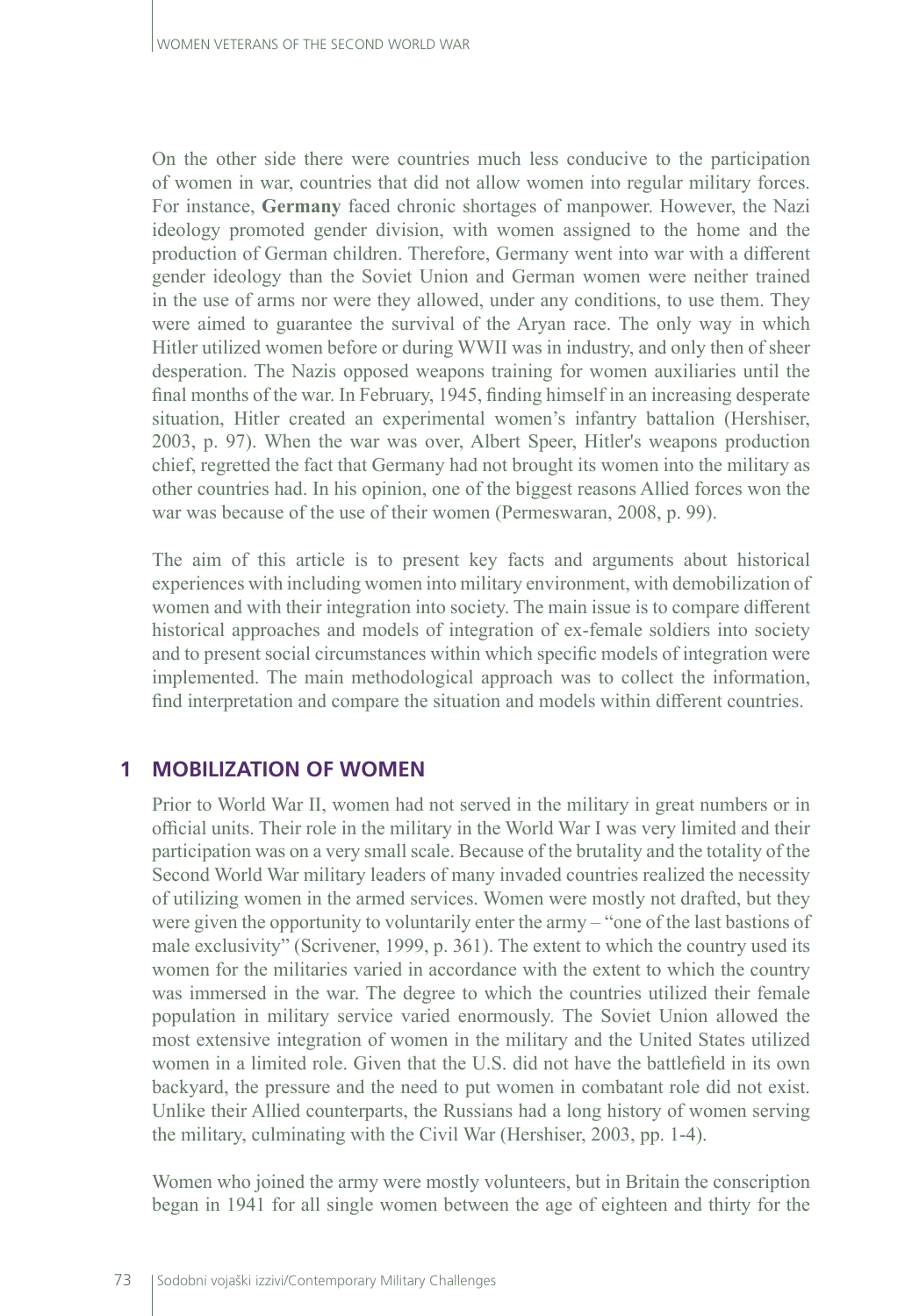auxiliary forces. There were over 640,000 women in the Britain's armed forces, including [the Women's Royal Naval Service \(WRNS\)](http://www.wrens.org.uk/history), the [Women's Auxiliary](http://www.iwm.org.uk/history/womens-auxiliary-services-during-the-second-world-war)  [Air Force \(WAAF\)](http://www.iwm.org.uk/history/womens-auxiliary-services-during-the-second-world-war) and the Auxiliary Territorial Service (ATS), plus many more who flew unarmed aircraft, drove ambulances, served as nurses and worked behind enemy lines in the European resistance in the Special Operations Executive. By the end of the war, nearly a half-million women served in the military comprising 12 percent of Britain's military strength and over 3,000 of them died in the line of duty. On the other hand the U.S. women's military was an all-volunteer force. (Hershiser, 2003, p. 4)

Women joined the resistance movements in Europe massively, but there were not so many female partisan fighters among them. The percentage of women partisan soldiers was high in Italy, Greece, Yugoslavia, but in France there was only a small number of women among the *maquis* (Diamond, 1999, pp. 112-124). In Italy, women joined mixed gender partisan units called *Gruppi di Azione Patriottica* and *Squadre di Azione Patriottica* (Slaughter, 1997).

### **1.1 Mobilization of women in Slovenia**

Slovenia was occupied by the Axis powers in April 1941. Very soon afterwards, the national liberation movement emerged, its leaders being mostly communists. During the war years, women became significant members of the National Liberation Movement and participated in all aspects of the anti-fascist resistance in Slovenia - at that time part of Yugoslavia. Most women were engaged in mass resistance to Nazi and Fascist occupation in traditionally feminine support roles, but also the combat positions were opened for them. Nonetheless, in Slovenia just over 4 percent of the soldiers in the National Liberation Army were women. They were all volunteers. The official communist ideology declared them equivalent to men. They received the same kinds of minimal basic training as men, but first aid or medical training more often than men. In practice, women tended to remain at low ranks and to be concentrated in medical tasks. The role of medic became feminized. If there was a single woman in the unit, she would be designated the medic. But medics were usually fighters too and casualty rates were roughly equivalent between medics and fighters. Women partisans led the same life as men – they slept in same quarters, ate the same food, and wore the same clothes. The partisan army authorities severely discouraged sexual relations in the ranks, although arrangements were made for married couples (Bernik, 2002, pp. 106-126).

Women had participated in combat with good results. They had added to the military strength of their units, and sometimes fought even with greater skill and bravery than their male comrades. Accounts of the effectiveness of the women soldiers suggest that women made an important contribution overall. Though women proved themselves as politically and economically capable within the Partisan movement, a chauvinistic attitude maintained. Double standards were rampant and women were mostly concentrated in traditionally female roles (Ibid.).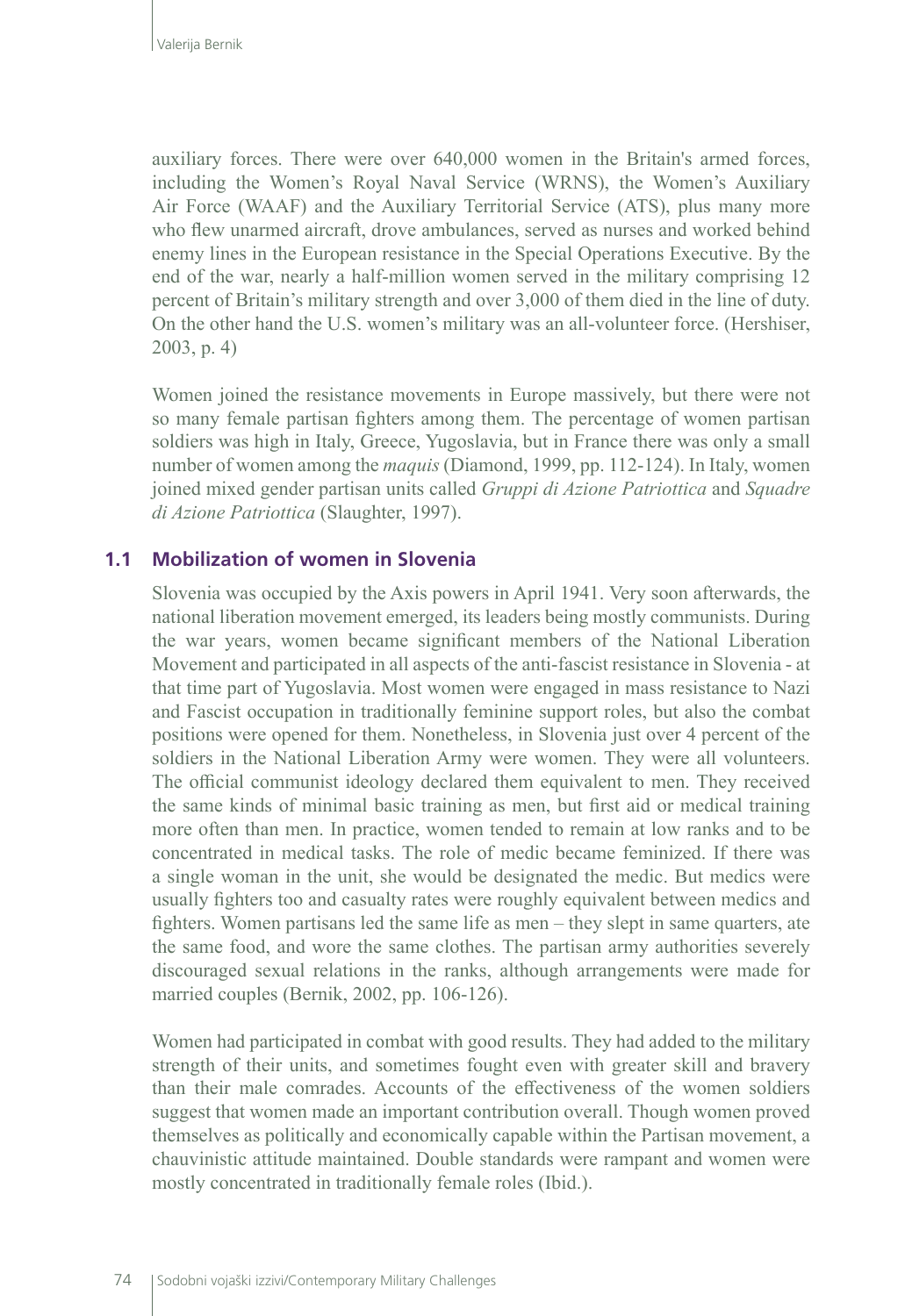#### **1.2 Mobilization of women in the Soviet Union**

The most substantial participation of women in combat has occurred in the Soviet Union during World War II. For Russia involvement of women in combat roles wasn't something new. At the height of the Russian Civil War in 1920 nearly 66,000 women were serving in the Red Army. The women's battalions were quite effective and successful. The involvement of women in Russian armed forces was therefore not a new concept. According to Marxist doctrine, women were equal citizens in their rights and responsibilities (Vajskop, 2008, pp. 12-13). State ideology said that Soviet women and men were no different and both were expected to be contributing citizens. In the USSR equality meant equal obligations, which also explains the willingness of Soviet women to fight in the Eastern Front in 1941. In this regard, however, the Soviet state in addition took priority over women (Nazemroaya, 2014). However, despite this historical pattern, women were not immediately accepted into combat in W W II, as war was an activity that was considered to be outside the scope of women's affairs.

Following a rapid, forced industrialization of the Soviet economy in the 1930s under Stalin, in which women were drawn into non-traditional labour roles, the Soviet Union faced a dire emergency when it was invaded by Nazi Germany in 1941. Over the next three years, the Soviets would count tens of millions of war dead, and large parts of their country would be left in ruins. The country was invaded, occupied, its cities decimated and besieged, its people starving. In this extreme situation, the Soviet Union mobilized every possible resource for the war effort. They mobilized over 90 percent of men and, eventually they allowed women to serve in the Combat zone. About 800,000 women served in the Red Army during World War II, and over half of these were in front-line duty units. There were additionally about 200,000 women in partisan (irregular) forces. Most of these women fought at the front. Women within the Red Army and the partisan units constituted about 8 percent of all combatants. Between 100,000 and 150,000 of them were decorated during the war (Campbell, 1993k, p. 318 - 320). Women made up 8 percent of all combatants and that percentage does not include the hundreds of thousands of additional women who served in non-combatant roles in the Soviet military. Furthermore, women of the home front worked in munitions factories, enrolled as air-raid wardens, marched in the labour squads conscripted to dig anti-tank ditches, and improvised mass evacuations eastward (Hershiser, 2003, p. 93).

In the first year of the war, women were mobilized into industrial and other support tasks. Early in 1942 the Central Committee of the Communist party agreed to allow women to join the fighting forces. Roughly 500,000 women were drafted to replace men in noncombat positions, tens of thousands of women were trained as combatants for mixed and all-women units. The first major presence women had in Soviet fighting was in the medical field. The Soviet government drafted female medical students and sent them to the front line, where they entered the battlefield under heavy fire in order to retrieve wounded men. They carried their own weapons and casualties among them were high. All nurses and over 40 percent of doctors in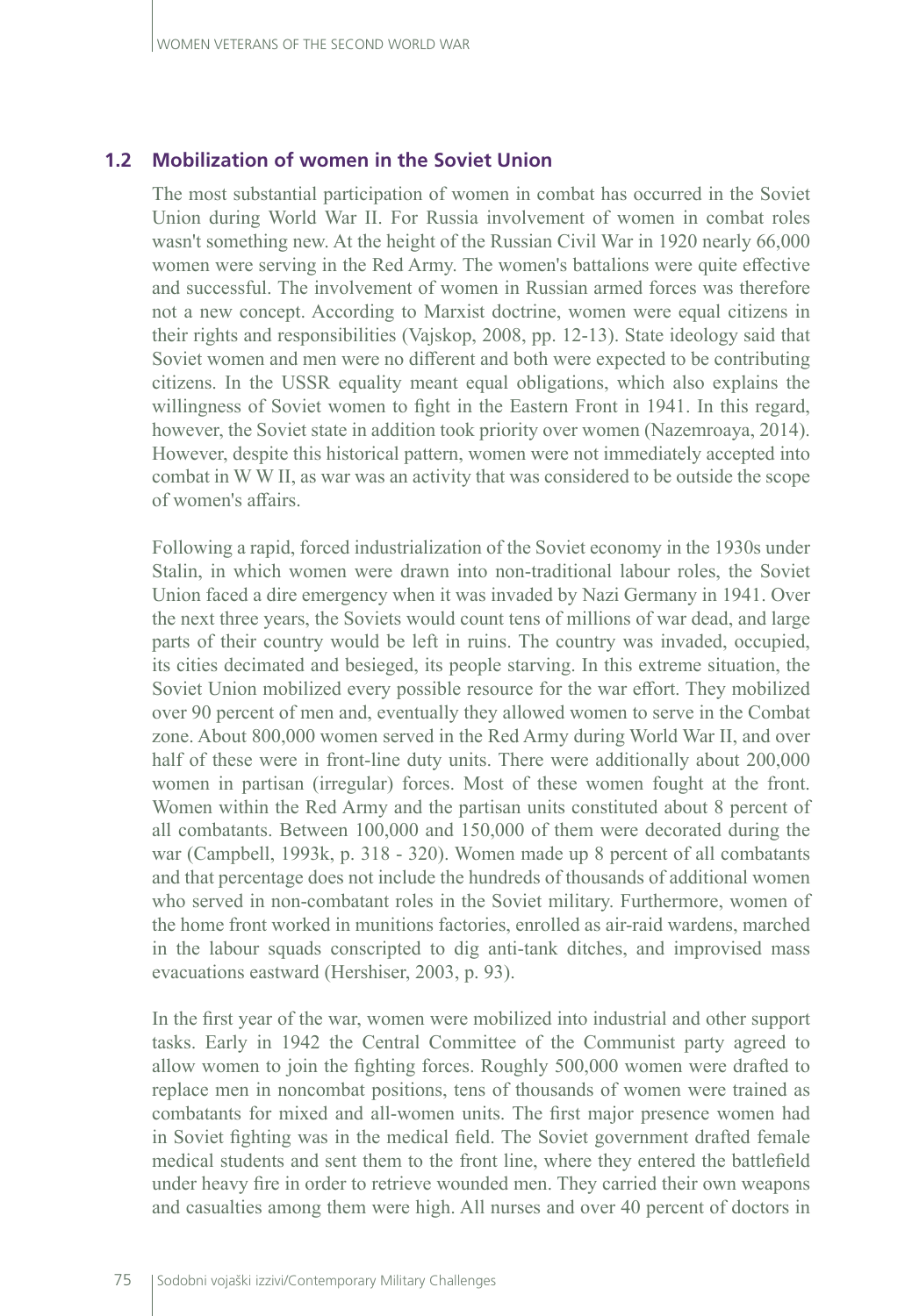the Soviet military were women. Medical support tasks in the Soviet military were integrated with combat to an unusual degree. Doctors and nurses served at the front lines under intense fire (Vajskop, 2008, p. 15).

By the end of 1943, 1943 women reached their peak level of participation throughout the Soviet military. There were areas of involvement, which became a feminized military specialty, such as nursing and air defence forces units (Engel Alpern, 1999). The women serving in the soviet Air Force were most recognized among all Soviet women that served. Women constituted up to 24 percent of the total Soviet Air Defence Forces. Already 1941 three all-female regiments were formed within the Soviet Air Force, where the whole of the personnel was female: pilots, navigators, mechanics, and ground crews. These three regiments were active until the end of war, one of fighter pilots (the 586<sup>th</sup> Fighter Regiment) one of bombers (the 587<sup>th</sup>), and the most famous, the 588<sup>th</sup> Night Bombers who proved so effective at hitting their targets that they were nicknamed by the Germans the Night Witches (*Nachthexen*) (Hershiser, 2003, p. 65). They flew a combined total of over 30,000 combat sorties. The Germans could not believe that the most destructive Soviet airmen were in fact fearless women. Women were engaged also in other gender mixed units and in some cases, they formed 80 or more percent of anti-aircraft personnel. They were active in famous battles as in the Battle of Kursk, where they engaged in some of the heaviest combat operations in history (Vajskop, 2008, pp. 16-18).

Women engaged in many military duties. Many of them were officially noncombatants such as medics, radio operators, or truck drivers, on the other hand many of them fought as partisans, snipers, tank drivers, combat pilots, junior commanding officers, political officers (Krylova, 2010). Thousands more fought the Germans as rank-and-file soldiers, as machine gunners, as snipers, as sappers, and as driver-mechanics in tank units. A few female officers led battalions of men into battle. The Soviet experience is an important historic case of large-scale women's participation in combat. Women performed very well in military duties and at least as well if not better than the average male comrades. They performed their duties with unusual physical strength and endurance, and they evoked tremendous respect from men around them. Women performed a very wide range of combat tasks and proved themselves, eventually gaining the acceptance and even admiration of Soviet military men who had been initially sceptical or hostile. On the other hand women encountered huge difficulties with sexual harassment from their superiors (Vajskop, 2008, pp. 19-20).

Women served in gender - integrated infantry units. Several hundred thousand received training in firing mortars, machine-guns, and rifles. A special school was established in 1943 which trained hundreds of women snipers. Soviet women snipers were a huge factor in the Soviet Union's success. They are credited with having killed or wounded thousands of *Wehrmacht* officers and soldiers. They hunted the German forces in all weather, risking bombardment and death under heavy fire. The most successful of them was Lyudmila Pavlichenko. She had been credited with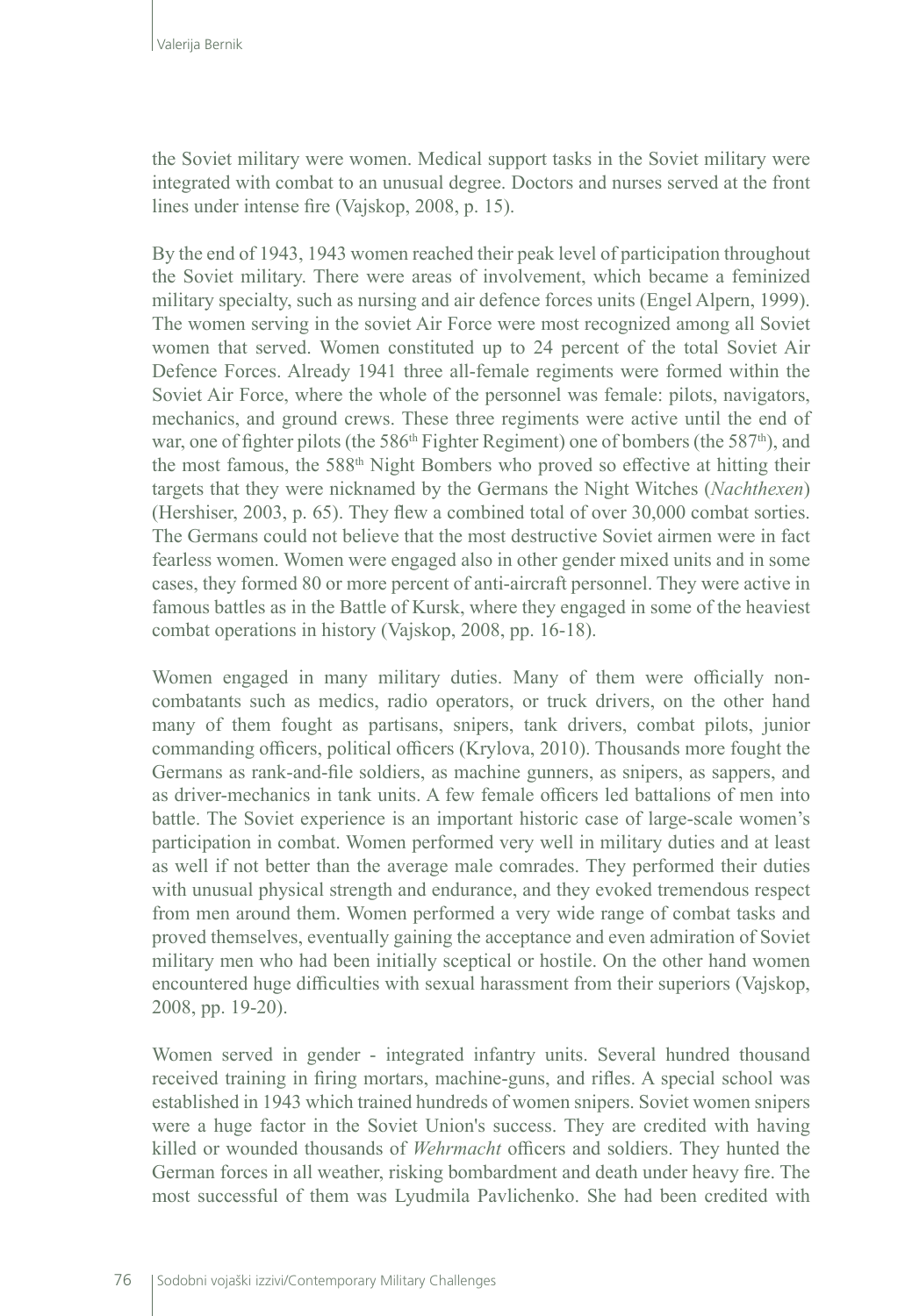309 kills and regarded as one of the top military snipers of all time and the deadliest female sniper in history. The press called her *Lady Death* (Vajskop, 2008, p. 20).

Soviet women proved of equal military competence as men and they performed a wide variety of combat tasks effectively. Nevertheless male responses to female soldiers varied at first from rejection to acceptance, but with time female combatants became conceivable and feasible not just for the Soviet government, but also for male soldiers at the front. Male combat soldiers accepted women as comrades in arms (Krylova, 2010). Additionally female soldiers were often placed in a highly ambiguous situation, in which the Komsomol, which had recruited large numbers of young women into the army, promoted sexual abstinence, while the Party and Army agreed to the desire of commanders to take lovers from among their subordinates. Female soldiers faced sexual harassment on a large scale (Schechter, 2016). In some way they were waging two wars: one again the Germans and the second to defend themselves from the harassment of their male superior commanders. There were no problems with their male comrades in arms – they accepted them as their sisters and an incest taboo dominated the relationships between them. Their male comrades actually called woman soldier sister – *sestrechka*. But there were significant problems with superior military personnel, who often abused their positions (Engel Alpern, 1999, pp. 138-159).

Unlike in the Soviet Union, women in the West were not viewed as authentic soldiers. When Soviet women were fighting as tankers, snipers, and pilots to defend Belarus, Russia, Ukraine, and the entire Soviet Union, from Sevastopol to Stalingrad, they essentially had no Western counter-parts. The visit of famous Soviet female sniper, Lyudmila Pavlichenko, to the United States is very telling about the gap. After fighting to defend the Crimea from the Germans, Pavlichenko was shocked by Western perceptions about how women soldiers in the frontlines should act. While visiting the U.S. to lobby for the opening of a Western Front in Europe to relieve the Soviets from doing most the fighting against Germany, Pavlichenko was shocked to see that American society was more interested to know if female Soviet soldiers wore makeup instead of being interested in what role Soviet women played in resisting the Nazis (Nazemroaya, 2014).

### **1.3 Mobilization of women in the United States**

In the USA the mobilization of women in the military was different from the Soviet one, and the all-female military units were organized, as most male soldiers were strongly opposed to the idea of women soldiers. Popular opinion was, that men protect their country and women stay at home. Many people in America didn't want women to work in, with, or near the army. One group that strongly opposed the idea was the Catholic Church. Because of conflict over whether women should serve in the army, Congress delayed creating the Women's Army Auxiliary Corps (WAAC). Women themselves were split on the issue. Some women's groups expressed opposition to the idea, but others were enthusiastic about the chance to serve their country (Permeswaran, 2008, pp. 95-96).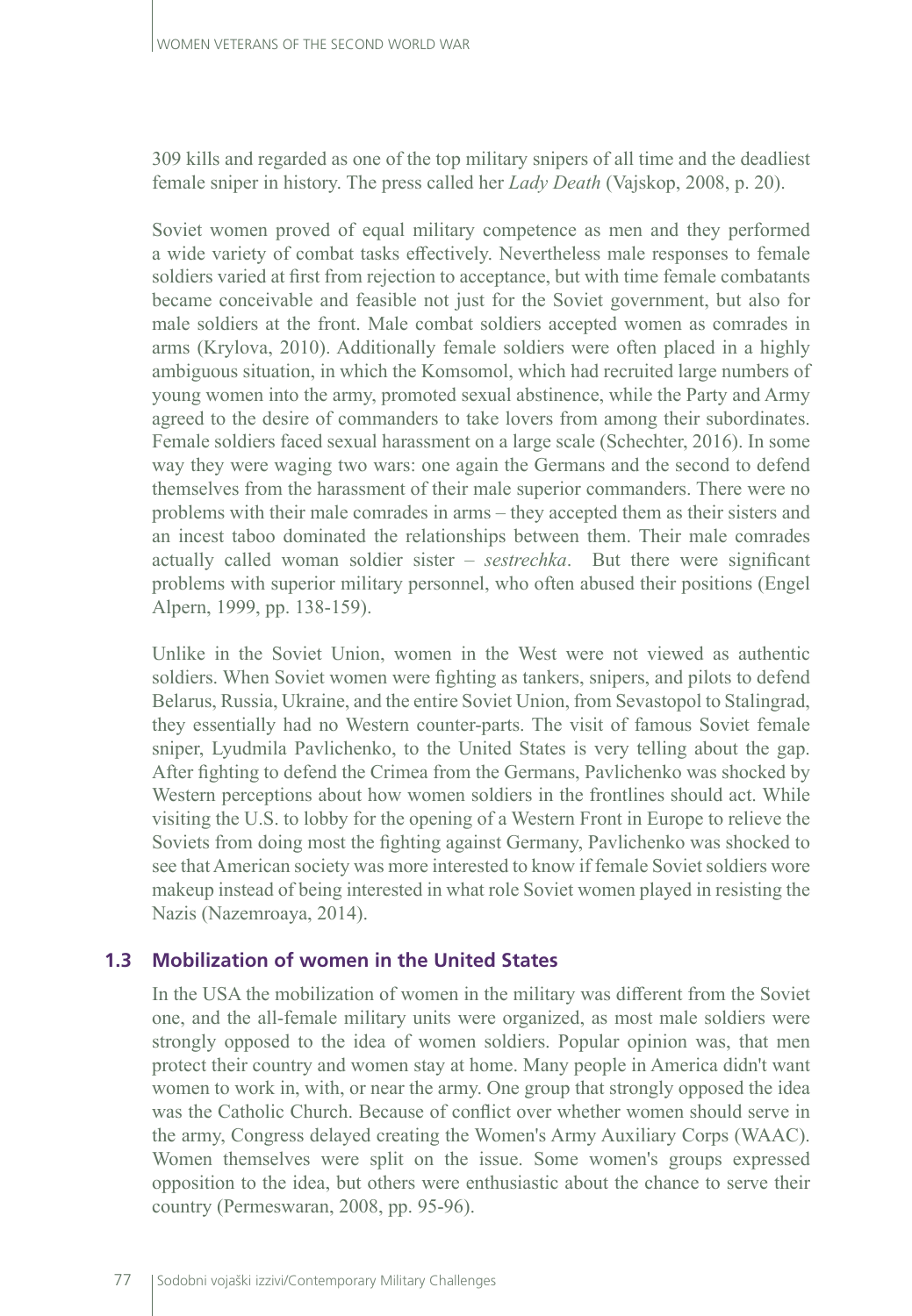In 1941-42 the military created its own women's forces. The Women's Army Auxiliary Corps (WAAC) was formed early in 1942, soon after Pearl Harbour. In July of 1943 it became a regular part of the Army, as the Women's Army Corps (WAC) (Campbell, 1993, p. 303). Within the US Army, the incorporation of so many women was an unprecedented development. More than 150,000 women served in the Army during WWII (Permeswaran, 2008, pp. 99). The WAC encountered serious obstacles in recruiting American women, and it faced continual bureaucratic attacks from the War Department, the Surgeon General, and others. The WACs were never assigned to combat and rarely got near it. In performance of their duties the WACs showed even more diligence as men soldiers. WACs were often better than men at communications and clerical work, especially in listening to Morse code for long hours. But there were false and hostile rumours that WACs were sexual extremists (either promiscuous or lesbian). The rumours chilled recruitment and froze the Corps far below its intended size. The public opinion in the USA thought, that there was no place for women in the Combat Zone and the public opinion was stronger and more influential than the success of women serving in the military (Campbell, 1993, pp. 320-323).

With the United States more deeply mobilized for war and over a longer period, women's participation in the military increased dramatically, to about 3 percent of US forces at the peak. But America didn't allow sending women into battle zones. Women were encouraged to work in factories and to accept stereotypical low level jobs in the armed forces (Vajskop, 2008, p. 3). Particularly at the beginning of the war, women were typists, switchboard operators, stenographers, and file clerks. They were not allowed to wear arms (Fenner, 1998). As the war dragged on, however, women were frequently used in more "masculine" fields; for example, they served as truck drivers, airplane mechanics, gunner instructors, radio operators, repairmen, and parachute riggers (Scrivener, 1999, pp. 365-366). However, the right to command men was not given to women in any sector of the American Armed forces before or during WWII (Wilson, 2016).

Military women during World War II performed their duties across the United States and overseas, in the air, on the ground, and aboard ships. Over 5,000 of the 100,000 WACs who served in World War II were assigned to the Southwest Pacific in such jobs as postal clerks, intelligence analysts, cryptographers, and teletype operators. Another 40,000 WACs were assigned to Army Air Force commands throughout the United States and overseas. Women in the Marine Reserves served stateside as clerks, cooks, mechanics, and drivers. The Coast Guard Women's Reserves, called SPARs (Semper Paratus Always Ready), were assigned to such stateside jobs as clerks, storekeepers, photographers, cooks, and pharmacist's mates. In the Navy, thousands of Women accepted for Voluntary Emergency Service (WAVES) performed a wider range of jobs than had the Yeomen of World War I. They worked in aviation, medical professions, communications, intelligence, science, and technology (Trowell-Harris (ed.), 2011). The Women's Airforce Service Pilots (WASPs) worked in ferrying planes and as test pilots. About 1,000 women took part, and 38 died in the line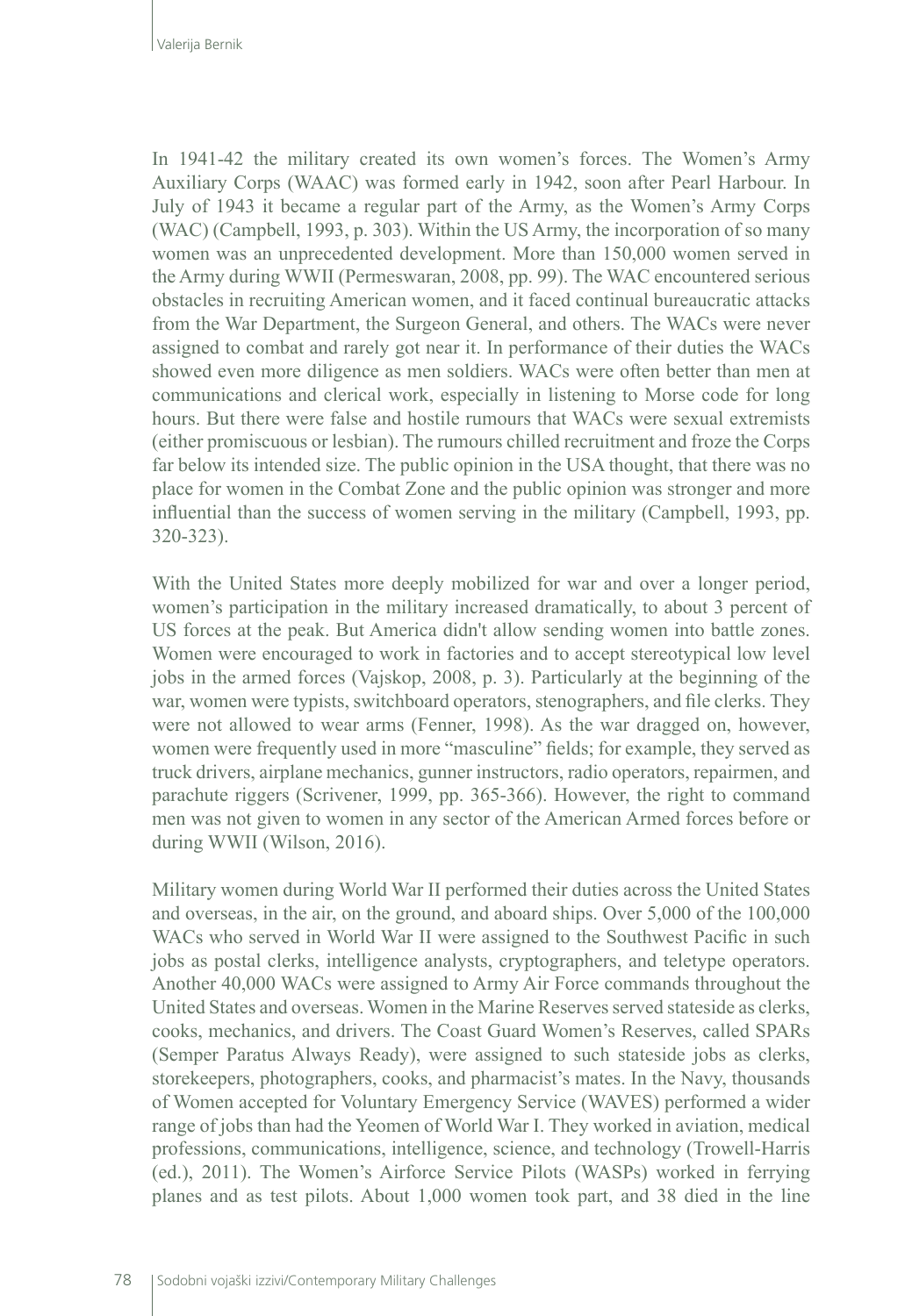of duty. Women of the WASP piloted aircraft to destinations across the country. They also flew as low-target pilots in training missions, flew cargo and top secret weapons, and were test pilots. Although WASPs were subject to the discipline and training of military service, they were civil service employees (Scrivener, 1999, pp. 365-366). The Navy WAVES (Women Accepted for Volunteer Emergency Service) participated in air traffic control, naval air navigation, and communications, starting in 1942. There was a Marine Corps Women's Reserve. At its peak in 1945, the WAC had 100,000 members (Goldstein, online).

Although soldiers and officers who worked with US military women in World War II adjusted to them and came to value their contributions, public opinion lagged behind. There was a "slander campaign" against WACs in 1943. The campaign promoted the idea that WACs were really prostitutes, or women with low morals. Leaders had to spend great energy trying to counteract this campaign both through public advertising and through attention to the women's appearance (feminine uniforms, skirts, long hair) and their actual morals, which were generally upstanding. Despite efforts to counteract the slander campaign, a survey of Army men in 1945 found that about half of asked med thought it was bad for a girl's reputation to be a WAC. Some men also worried that women would become too powerful after returning to civilian life (Goldstein, online).

American military women were often the targets of sexual harassment. The women's morals were questioned in the press, and rumours of sexual promiscuity were rampant. Women who joined the military were thought to be unfeminine, loose, or unable to find work or a husband. This gossip intensified when WAACs were sent overseas in early 1943. Morale and discipline were high among the military women, but gossip, jokes, slander, and obscenity about military women spread anyway. The investigations had revealed that male military personnel were the primary source of rumour. From the men, rumours had spread to their wives and girlfriends and then to the rest of the population (Scrivener, 1999, p. 365).

By the war's end, thousands of women had successfully contributed to the war effort by releasing men to fight in combat: 150,000 women had served in the WAAC/WAC (including 8,000 in Europe and 5,500 in the Pacific), 100,000 in the WAVES, 23,000 in the Marine Corps Women's Reserve, and 10,000 in the Coast Guard SPARS (The United States Coast Guard Women's Reserve), and 75,000 as officer-nurses (Goldstein, online and Scrivener, 1999, p. 366).

## **2 THE PROCESS OF DEMOBILIZATION OF WOMEN VETERANS**

At the end of the Second World War the demobilization of mass armies had begun. Armies which included women as military personnel mostly urged quick demobilization of female soldiers. In all cases the women were summarily dismissed from the military after the war was over. Demobilization of women became top priority of military authorities. Many women left industrial work and military service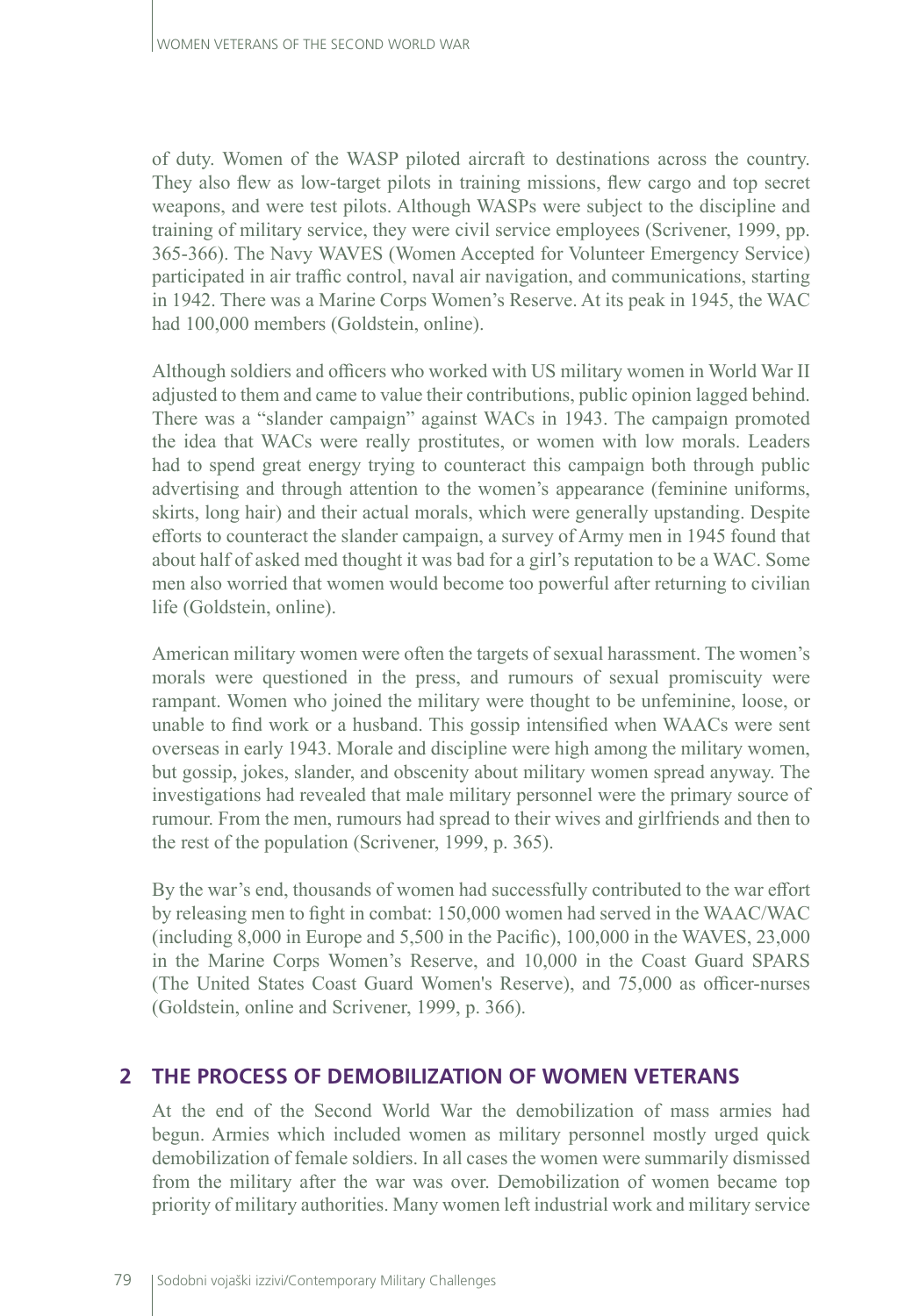and readjusted back to home life. With the men returning home to their jobs, the need for women's labour and for women's military jobs diminished.

U.S military was faced with releasing 85 percent of its force. They were also faced with the task of caring for and rehabilitating large numbers of wounded soldiers, sailors, airmen, and marines. As result, In January of 1946, several military bureaus and offices requested that they be allowed to keep their female reservists and nurses. Despite this need, however, by September the demobilization of the women's reserve forces were largely completed (Hershiser, 2003, p. 42).

In Slovenia and in the Soviet Union all women partisans were demobilized. The extent of women's unprecedented participation in the Allied war effort was forgotten until nearly half a century when literature began to emerge depicting their invaluable contribution (Hershiser, 2003, p. 1).

# **3 THE PROCESS OF REINTEGRATION OF WOMEN VETERANS INTO THE SOCIETY**

The reintegration of ex-women-combatants to civilian life started just after the demobilization and was quite different from that of men. Only when women returned home the real troubles truly began, for many of them. After years of combat and trauma, it was difficult for ex-combatants to return to a "normal" lifestyle and many of them felt that their interwar sacrifice was not awarded enough. Women veterans faced lack of social support. When the war was over, women's contributions during the interwar period rarely received recognition, one reason being that the needs and priorities of a post-war society were very different from those of a society at war: whereas men and women were encouraged to act out similar roles as fellow soldiers in armies and guerrilla movements, post-war societies encouraged difference between the genders. This had important consequences for ex-women soldiers and for their sense of identity. In many cases, female ex-soldiers preferred to conceal their military past rather than risk social disapproval.

### **3.1 The reintegration of Slovenian women veterans**

When World War II ended, newly communist Slovenia quickly barred women from military service. Yugoslav military authorities wanted for women members of the (ex) partisan army to return home promptly to reknit family life and their civilian careers. Women in Slovenia were mostly not allowed to enter military until 1983, when the first women military recruits after the end of World War II, joined Yugoslav People's Army voluntarily (Garb, 2002, pp. 127-137). But women were allowed to work as medics and two of them (Slava Blažević and Roza Papo) hold the rank of major general of Yugoslav People's Army (Vojna enciklopedija).

Women Veterans of the Second World War were highly respected in Slovenian society. They were praised for their military effectiveness and efficiency in the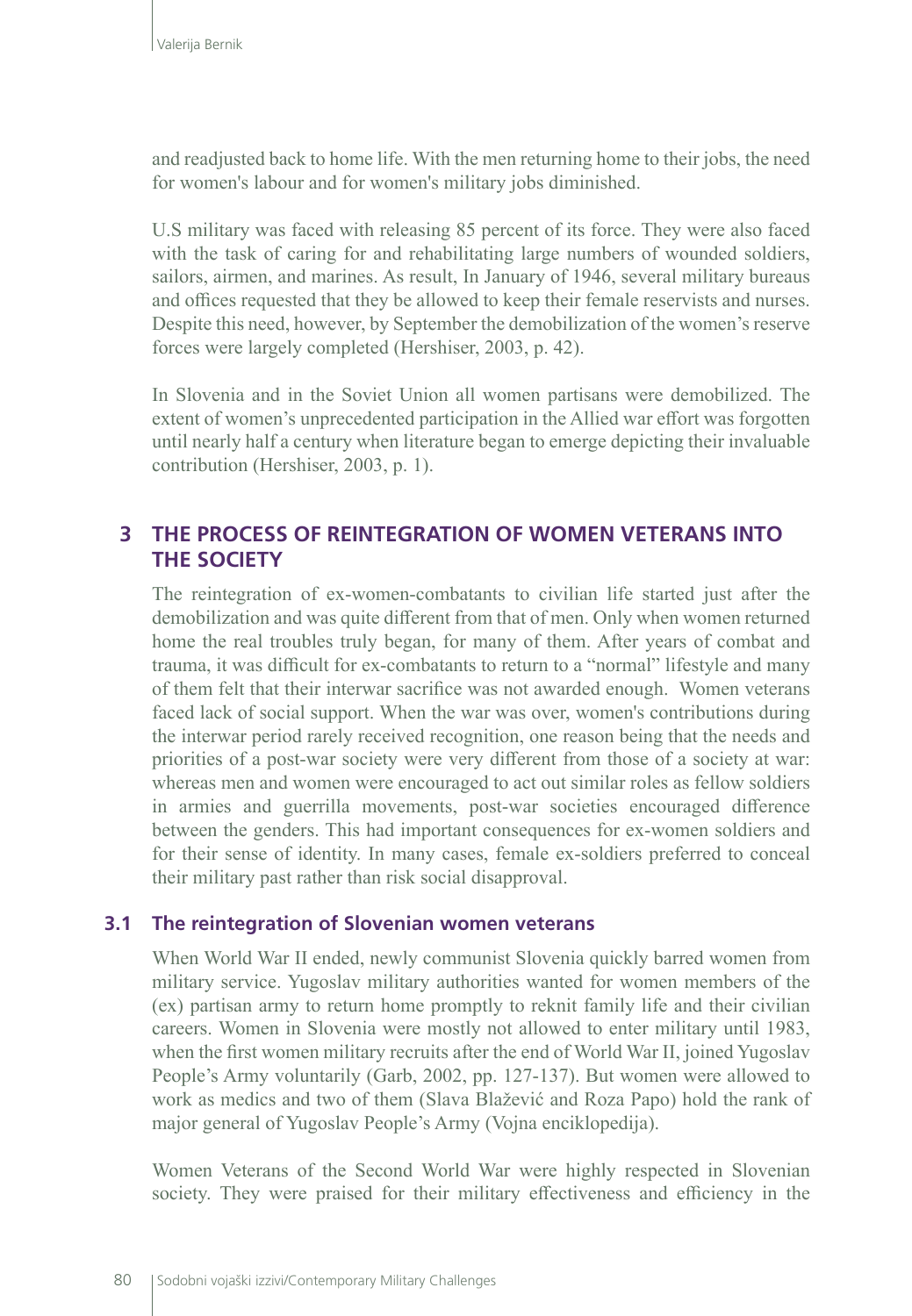period of war. Women who gained important positions in the partisan army or in the civil part of resistance movement in Slovenia were able to make successful careers in the time of peace. Demobilization awoke concern only to those who found army life more interesting, mobile, and satisfying than the civilian careers. The communist party organized the Antifascist Front of Women as a national organization in order to reintegrate women into post-war society. The communists promoted gender equality and women gained the right to vote in federal elections in 1945.

For Slovenian women we can say that they were brutalized by World War II but for many of them it meant social freedom and liberation. Their participation in the partisan army and in the resistance movement gave them sense of fulfilment they had not known before. The popular view in the post-war period dominated, that Slovenian women contributed a lot for the efforts of war and they were recognized as important part of society.

### **3.2 The reintegration of American women veterans**

In the post war period female veterans were forced to get back in civilian lives, but civilian jobs were given with first priority to returning male veterans and commercial airlines would not even accept female pilots (Hershiser, 2003, p. 43). Official propaganda wanted women to become mothers and to serve their homes and their families (Michel, 1987).

After World War II the number of women in the US military dropped drastically, but never back to zero, because of female veterans. After the war was over, they began a massive letter writing campaign to persuade the congress to form women military units. This campaign proved successful and in 1948 the Women's Armed Services Integration Act was passed. Unfortunately little recognition had been given to these women who, without realizing the magnitude of what they had accomplished, changed the face of the American military forever (Hershiser, 2003, pp. 42-43). Thanks to them women did not live the military and in 1950, 2 percent of American military forces were female (Permeswaran, 2008, pp. 99).

The World War II experience remained a valuable benchmark of women's potentials as soldiers, which informed the later integration of women in the US military. Most women veterans of World War II benefited personally from their military experiences (Meyer, 1996). In spite of the harassment they faced, a majority of women deemed their time in the military as wonderful and believed "it gave them a broader perspective, made them more independent, and provided them with rewarding memories and lifelong friends" (Scrivener, 1999, p. 366).

It was not until 1948 that women became permanent part of U.S. military. After the war, Congress debated whether to make women a permanent part of the regular military. Gen. Dwight Eisenhower, who had led the allied forces in Europe, favored this. "The women of America," he said, "must share the responsibility for the security of this country in a future emergency as the women of England did in World War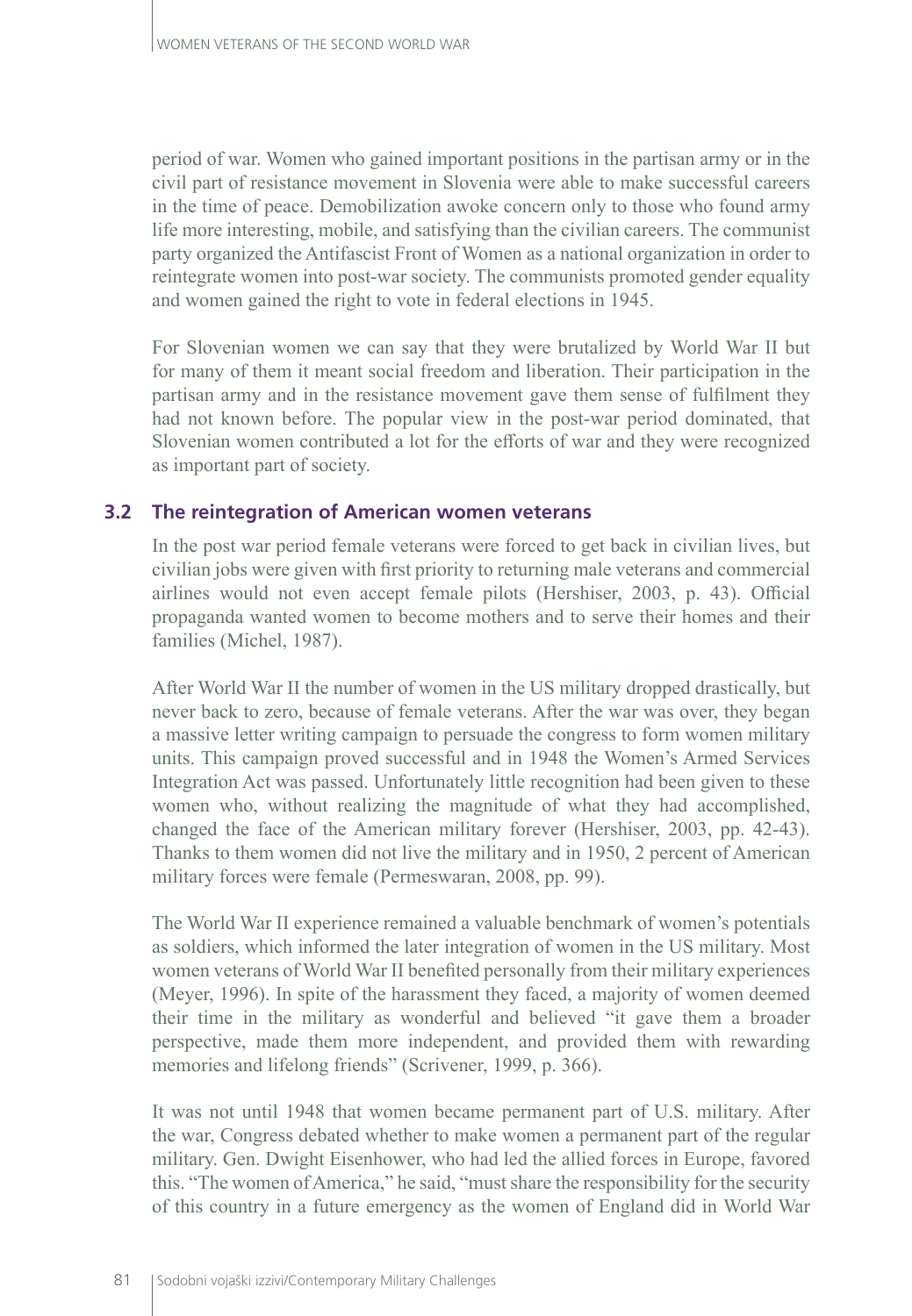II." President Harry Truman signed the Women's Armed Services Integration Act in June 1948. This authorized the enlistment of women and commissioning of female officers in the Army, Navy, Marine Corps, and newly formed Air Force. The separate Women's Army Corps and female reserves of the other armed services continued for a while, but eventually were phased out. The integration of women finally put them fully "in" the regular armed forces—but with restrictions. Women could make up no more than 2 percent of the total military force. The number of female officers and the rank they could achieve were capped. Woman officers could hold no command authority over men. Nor could women be assigned to military aircraft and most Navy ships. Finally, women were prohibited from serving in combat (Constitutional Rights Foundation, online).

In the USA women organized the Women's Army Corps Veterans' Association in 1947 as a national organization. They associate volunteers to serve in Hospitals and Nursing Homes where veterans are patients. For the American women veterans nursing was the most honourable front-line role.

Women acquired more confidence, and opportunities for leadership within their military experience, but the additional responsibility came without any decrease in the demands of their traditional roles which was re-enforced by the containment policy in Post WWII America. They wanted to live a family life, with a husband, home and babies, and to do this their war service would have to remain in the past. Containment was the key to security and they would conform or be marginalized, stigmatized and just possibly disadvantaged as a result (Wilson, 2016). Only in the recent period the interest for interwar women's military history became more evident and there are many researches currently available about the U.S. military women in the period of WWII.

#### **3.3 The reintegration of Soviet women veterans**

As soon as Germany was defeated, most Soviet women were immediately discharged from service, and their military contributions were largely ignored. Although they received many thousands of military decorations and suffered proportionately higher losses than their male colleagues, Soviet women veterans were forgotten and their interwar bravery lost in the fray. Instead, they came home to official policies demanding their fast return to a steady, full – time civilian job, childbearing and nurturing, shopping, cooking, laundering and cleaning. Except for celebrations of Victory Day on May 9, when women veterans traditionally emerged, medalbedecked, most official histories and commemorations bypassed them (Bliss Eaton, 2004). The soviet authorities forgot about war heroines and started to worship **the hero mothers** instead. The heroine Mother became an honorary title to all mothers bearing and raising 10 or more children. The idea of motherhood and working in the home was overwhelmingly emphasized by the state. Women gained extra money from the state for bearing more children. Women were encouraged to be softer, more feminine, and traditional. Women veterans and heroines rarely occupied positions of political power or any sort of strategic party positions (Vajskop, 2008, p. 28). Soviet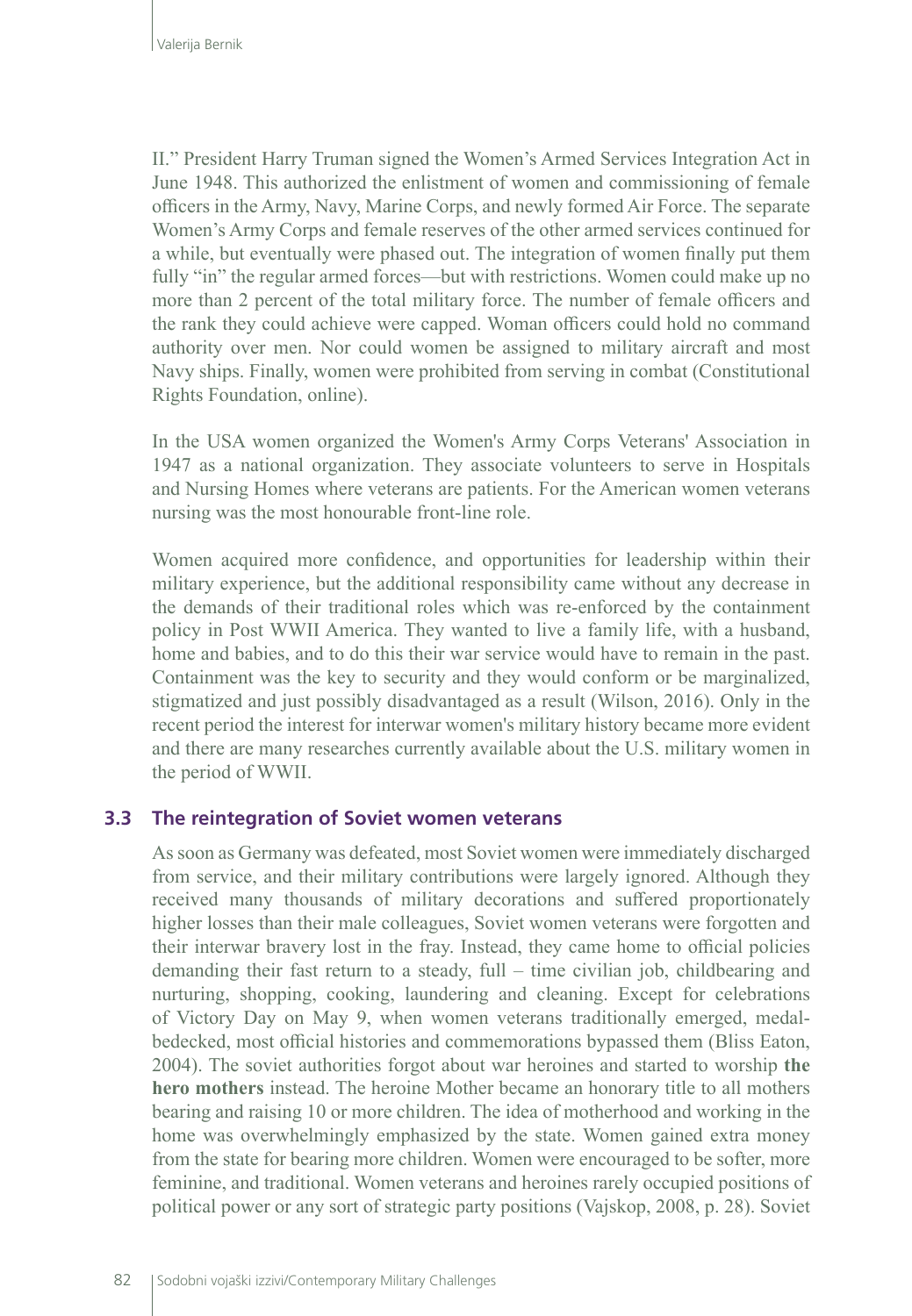female veterans were almost completely invisible during the entire post-war period up to collapse of the Soviet Union. Many of them were hoping to lead a normal life and marry, but internally they lived with persistent traumas. The post-war Soviet official position on the matter proclaimed that women are physiologically unsuitable for becoming military or even civilian pilots (Hershiser, 2003, pp. 90-91).

The pure Marxist state that views everyone equally and expects an equal contribution from everyone, was forgotten and Stalin forced women back into traditional gender roles. Women veterans were subject to great amounts of criticism and distrust, even among allegedly good comrades of the Motherland. They were suspected of sexual misconduct in the military and women who wore military medals were said to have received them for sexual service (Vajskop, 2008, p. 26). Soviet women veterans were treated as immoral and promiscuous because of their military experiences. They were ashamed to wear their decorations and uniforms in public, as the pressure of public opinion was so hard. Although close to a million Russian women served with Stalin's armies, including 92 who became heroes of the Soviet Union, the experience of post-war public opinion was frustrating (Bliss Eaton, 2004).

Although the morale and discipline were very high among military women, in the post-war period the non-formal discourse emerged that disrespected female fighters as sexually immoral. The erasure of women's wartime achievements contributed to a radical popular derogation of women's role at the front. That hostile treatment developed independently of any official impetus. Allusions to women's sexual reputation played no role whatever in official commemoration of the war, but they dominated popular discourse. Despite the iconographic emphasis on women's purity and courageous self-sacrifice and the absence of sexualized public images, despite women's extraordinary achievements, their collections of medals and awards for bravery, and heroic action under fire, popular opinion in the Soviet Union insisted on stereotyping and stigmatizing women who served at the front as front-line whores. The acronym for *Polevaia Pokhodnaia Zhena - PPZhe* (mobile field wife) circulated widely in the post-war period, always with a derogatory meaning (Dombrowski, 1999). Women veterans as a group had to grapple with their reputation. Some persisted in affirming their wartime record; others became "as silent as fish." Most of the women decided to tell nobody they wore the uniform. They didn't want to say that they had been at the front in order not to be stigmatized as "the husband hunters" or PPZhe. These feminine soldiers felt guilty for something they hadn't done. They wanted to become ordinary girls once again, to get married and to have children. For women it was painful to be excluded from the celebrations of wartime achievements in the decades following the war (Engel Alpern, 1999, pp. 138-159). Women mostly wanted to prove to the society to be able to be good mothers and wives. The most important goal for young veterans was to forget the war, to get married, to have children, and to achieve standard of normality (Bliss Eaton, 2004). Discussing the interwar experiences became the forbidden theme for women in the Soviet Union. After the collapse of the soviet state some memories were published, but still not much is written about the post-war life of women veterans: the official pressure to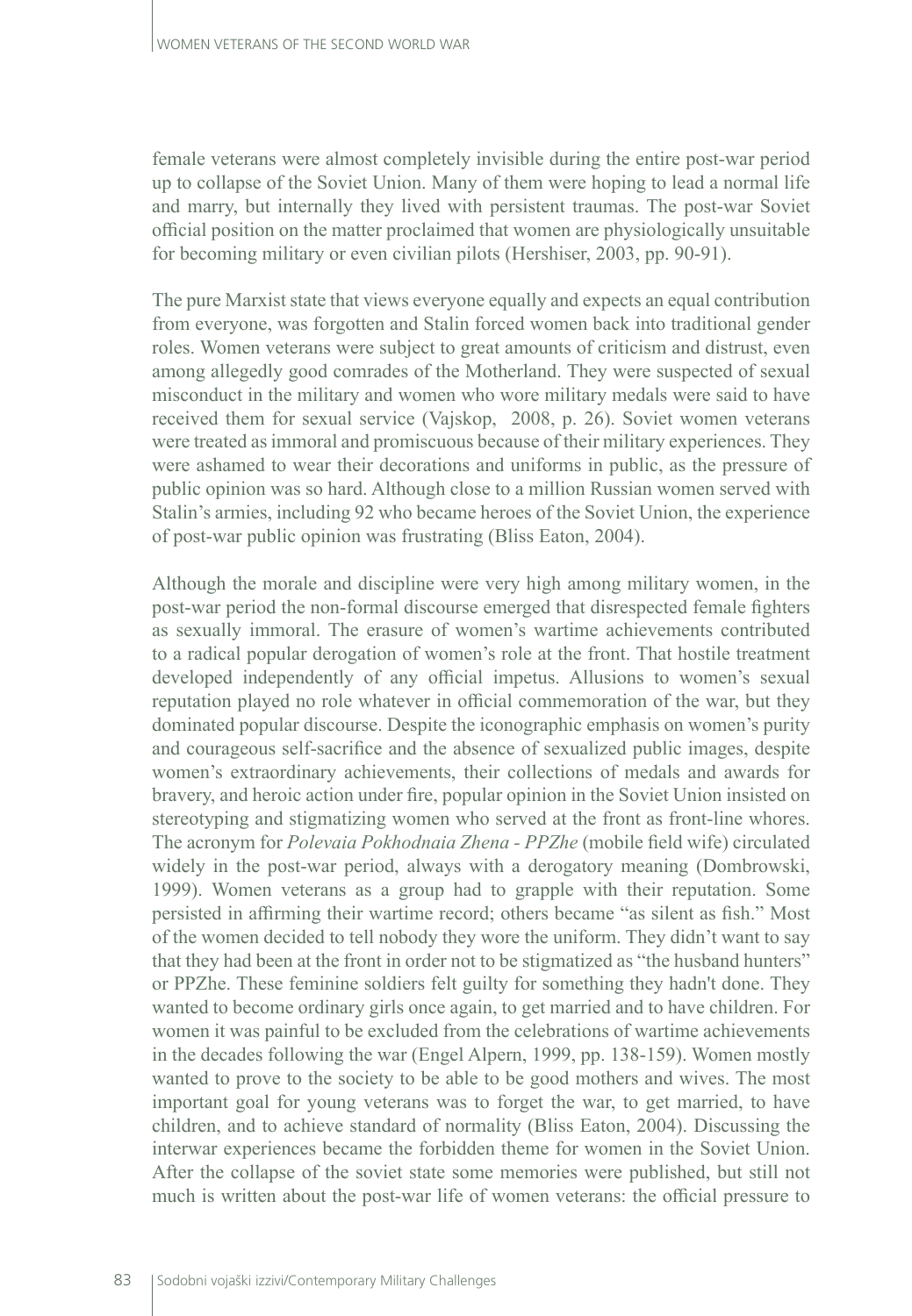return to family and working life; the stigma of the PPZhe; or the fate of women invalids, physically or psychologically crippled, or those not recognized as heroes. Instead, most memoirs conclude by focusing on subsequent family life, careers almost invariably made outside the military — or the camaraderie of veterans' life (Markwick, 2008, pp. 403-420).

During the war many Soviet female soldiers faced pregnancy in the military and that meant demobilization for them. Some Komsomol organizers in the Red Navy even treated pregnancy as a form of self-mutilation to escape duty. Pregnancy was generally a one way ticket out of the army. But there were two sides of the same coin: returning home, many faced serious stigma. Many female soldiers who were pregnant suffered from depression. Some were angry at the fathers of their unborn children, who they felt had used and betrayed them. Others refused to go home to their parents, fearing the shame of single motherhood. Many requested not to return home after demobilization, as they feared censure from family. Still others sought abortions, which had been illegal since 1936. Pregnancy outside of marriage was seen as shameful. But the government did have understanding for single mothers and pronatal laws in 1944 created the new legal category of "single mother" which was aimed to support and legitimize the status of women with children. These laws made it a crime to insult single women and shifted responsibility (in the form of alimony payments) for children out of wedlock from fathers to the state. This was a conscious policy aimed at offsetting the demographic crises that resulted from the war (Schechter, 2016).

Not until the 1960s did the soviet military once again recruit large numbers of women specialists. In the late 1980s there were several thousand women in the armed forces, in medical, communications, and administrative jobs; most held the low rank of warrant officers (Bliss Eaton, 2004).

In the post-war era most of the soviet women veterans decided to tell nobody they wore the uniform. They hoped their life would be back to normal again and they met a lack of understanding of what they really did during the war. But there were some veteran organizations trying to keep the memory alive and collect memories when the Soviet period was over (Porteret, 2006). Only after the collapse of the Soviet Union and the delegitimation of the Communist party, women were free to speak about their war experiences, to criticize the Soviet conduct of war and to emphasize the human cost of war, the price that people paid for victory. They exposed the abuses of power and privilege made by men and criticized the popular opinion about women fighters. They clearly stated that women who served at the front don't deserve to be called whores. There were actually very, very few promiscuous women among fighters. Women mostly lived honourably and fought honourably on the frontlines of war. Without Soviet women contribution to war activities the war would have ended with an entirely different outcome for the Soviet Union (Engel Alpern, 1999, pp. 138-159).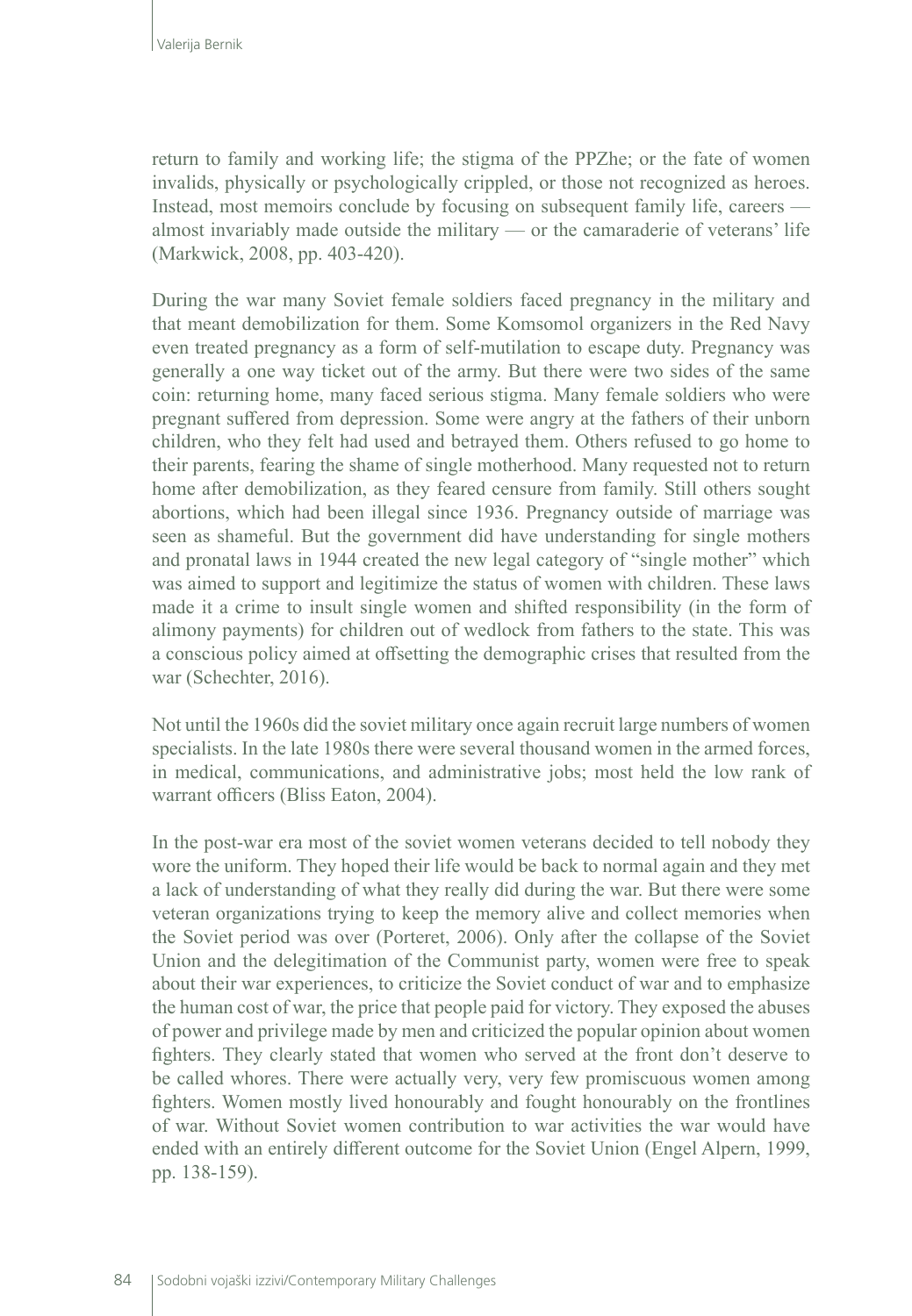The utilization of women in Allied forces during the Second World War was huge. Women were incorporated into military units in many different ways, depending on military necessity that emerged in each of individual countries. Women were mobilized in the army on large scale in the Soviet Union and in the United Kingdom. In the U.S. women were utilized in non-combatant jobs and the army's auxiliary women's forces were followed by establishment of women's branches of each of the armed services. In contrast to the British and the Russians, however, the U.S. women's military was an all-volunteer force. Additionally, the U.S. never utilized women in combat roles, as the public opinion strongly opposed to the idea that women would shoot men. In Europe, women volunteers joined partisan armies, as the case of Slovenia shows. Women partisans and Soviet female members of the Red Army have shown their abilities to perform military tasks with the same efficiency as the men do. They denied the idea that women are too soft-hearted to kill as they had shown that they can fight and they can kill as effectively as their male comrades can. They earned many medals and many of them were declared to be War Heroes. Gender roles were cast aside for fear of the lack of sufficient manpower needed to fight the Axis powers. But when the war was over all of that was forgotten. Countries wanted their women to become soft and feminine again in order to accommodate to new peaceful circumstances. Governments wanted for women to get many children in order to make the devastated population grow again. They also wanted the men to get into the factories and women to leave the jobs they occupied in the war period. The relevance of women to the outcome of the war was forgotten and women veterans did not have enough courage to publicly reveal their war experiences as they risked to be exposed to hostile rumours. Public opinion in the post-war period has shown military women as promiscuous and of bad morals. That same thing happened in the Soviet Union and in the U.S. Slovenian women veterans on the other hand did not face such a pressure and women veterans did become important positions within the Communist party. **Conclusion**

> The evidence shows that women who proved themselves as combatants in the period of the Second World War mostly did not gain much social support and acknowledgement as military veterans when the war was over and their contributions to the war effort were largely forgotten. On overall they met a lack of understanding of what they really did during the war. The societies expected from them to become housewives and mothers and to leave military jobs to men. For that purpose women were demobilized "en masse". In Slovenia and Yugoslavia women did gain the recognition for their war efforts, but were equally demobilized and forcibly pushed out of army, as in the Soviet Union and the United States.

> Because of negative attitude of public opinion towards women veterans of the Second World War, they never tried to persuade the public about their huge contribution to the outcome of the war. Despite the numerous commendations these women received, the skills they demonstrated in the armed forces, the role of women in the military post WWII was nearly eradicated. Without their huge involvement in military actions the results of war would be different.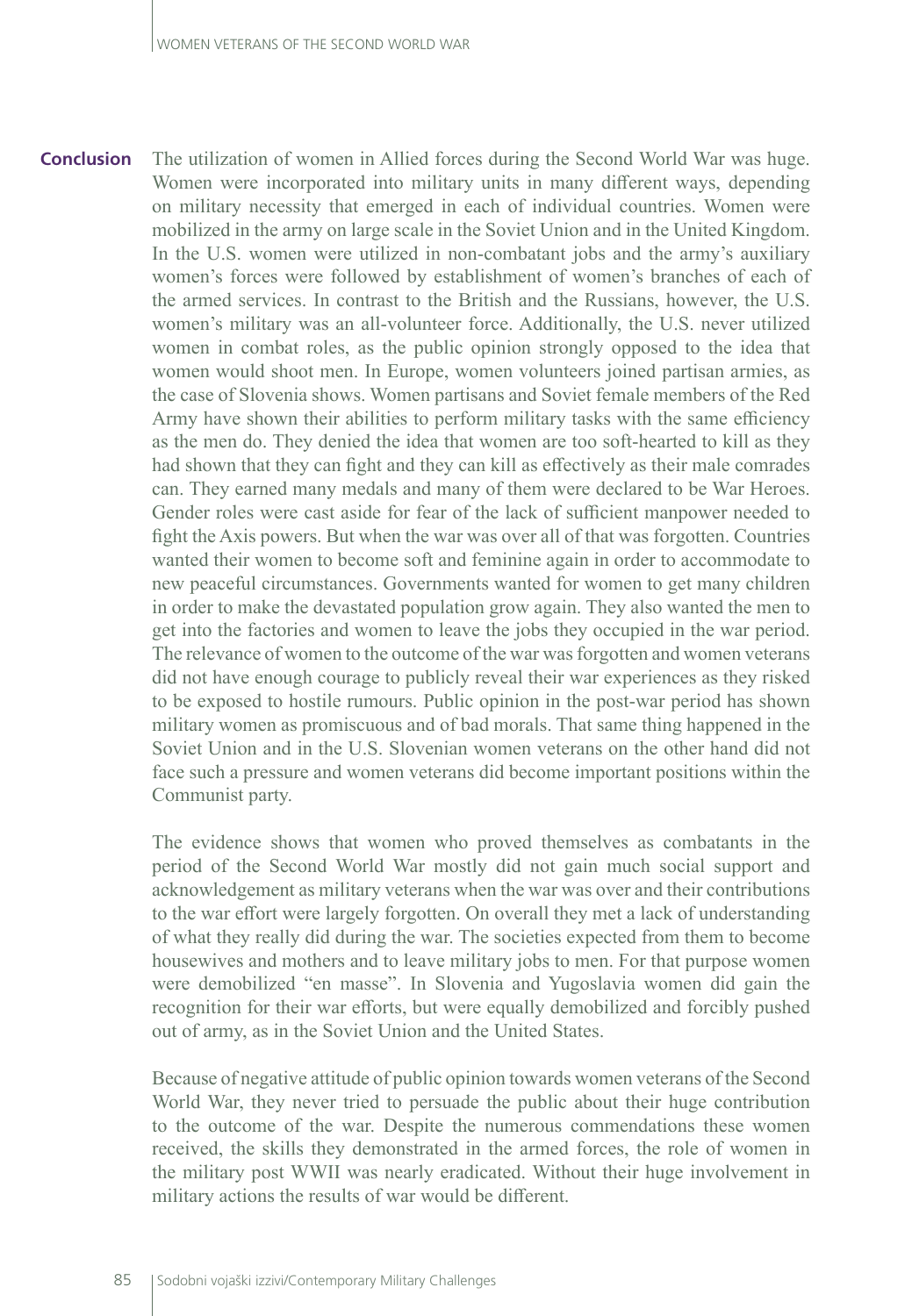#### **Bibliography**

- *1. Bernik, V., 2002. Ženske v slovenski partizanski vojski (1941-1945). Seksizem v vojaški uniformi. Ljubljana: Fakulteta za družbene vede in Ministrstvo za obrambo Republike Slovenije, pp. 106-126.*
- *2. Bliss Eaton, K., 2004. Daily Life in the Soviet Union. Westport, Connecticut, London: Greenwood Press.*
- *3. Campbell, A., 1993. Women in Combat: The World War II Experience in the United States, Great Britain, Germany, and the Soviet Union, The Journal of Military History, Vol. 57, No. 2, pp. 301-323. [http://americanhistoryprojects.com/downloads/ww2/combat.pdf,](http://americanhistoryprojects.com/downloads/ww2/combat.pdf) 21 June 2016.*
- *4. Canada remembers Women at War. Veterans Affairs Canada. [https://www.veterans.gc.ca/](https://www.veterans.gc.ca/pdf/cr/pi-sheets/women.pdf.%2012.%20January%202017) [pdf/cr/pi-sheets/women.pdf. 12 January 2017.](https://www.veterans.gc.ca/pdf/cr/pi-sheets/women.pdf.%2012.%20January%202017)*
- *5. Diamond, H., 1999. Women in the Second World War in France 1939-1948: Choices and Constraints. Edinburgh: Pearson Education Limited.*
- *6. Dombrowski, N. A., 1999. Soldiers, Saints, or Sacrificial Lambs? Women's Relationship to Combat and the Fortification of the Home Front in the Twentieth Century. Women and War in the Twentieth Century. Enlisted with or without Consent. New York and London: Garland Publishing inc., pp. 2-37.*
- *7. Engel Alpern, B., 1999. The Womanly Face of War. Soviet Women Remember World War II. Women and War in the Twentieth Century. Enlisted with or without Consent. New York and London: Garland Publishing inc., pp. 138-159.*
- *8. Fenner, L., 1998. Either You Need These Women or You Do Not: Informing the Debate on Military Service and Citizenship, Gender Issues, ½, pp. 5-32.*
- *9. Garb, M., 2002. Ženske na služenju vojaškega roka v JLA. Seksizem v vojaški uniformi. Ljubljana: Fakulteta za družbene vede in Ministrstvo za obrambo Republike Slovenije, pp. 127-137.*
- *10. Goldstein, J.S. Women Soldiers: The Historical Record. [http://www.warandgender.com/](http://www.warandgender.com/chap2pap.htm) [chap2pap.htm,](http://www.warandgender.com/chap2pap.htm) 28 June 2016.*
- *11. Hershiser, L., 2003. The Utilization of Women in the Allied Military Forces During World War II United States, Britain, and Russia. [https://www.hpu.edu/CHSS/History/](https://www.hpu.edu/CHSS/History/GraduateDegree/MADMSTheses/files/2003LisaHershiser.pdf.%201.%20July%202016) [GraduateDegree/MADMSTheses/files/2003LisaHershiser.pdf. 1 July 2016](https://www.hpu.edu/CHSS/History/GraduateDegree/MADMSTheses/files/2003LisaHershiser.pdf.%201.%20July%202016).*
- *12. Krylova, A., 2010. Soviet women in combat. A history of violence on the eastern front. New-York. Cambridge University Press.*
- *13. Markwick, R. D., 2008. A Sacred Duty: Red Army Women Veterans Remembering the Great Fatherland War, 1941-1945," Australian Journal of Politics & History. Volume 54, Number 3, pp. 403- 420.*
- *14. Meyer, D. L., 1996. Creating GI Jane. Sexuality and Power in the Women's Army Corps During World War II. New York: Columbia University Press.*
- *15. Michel S., 1987. American Women and the Discourse of the Democratic Family in World War II; Behind the Lines. Gender and Two World Wars. New Haven and London: Yale University Press, pp. 154-167.*
- *16. Trowell-Harris, I. (ed.), 2011. America's women veterans. National Center for Veterans Analysis and Statistics. [https://www.va.gov/vetdata/docs/specialreports/final\\_womens\\_](https://www.va.gov/vetdata/docs/specialreports/final_womens_report_3_2_12_v_7.pdf.%202) [report\\_3\\_2\\_12\\_v\\_7.pdf. 2](https://www.va.gov/vetdata/docs/specialreports/final_womens_report_3_2_12_v_7.pdf.%202) July 1916.*
- *17. Meyer, D. L., 1996. Creating GI Jane. Sexuality and Power in the Women's Army Corps During World War II. New York: Columbia University Press.*
- *18. Navailh, F., 1998. The Soviet Model. A History of Women. Toward a Cultural Identity in the Twentieth Century. Cambridge, Massachusets, London: The Belknap Press of Harvard University Press, pp. 226-254.*